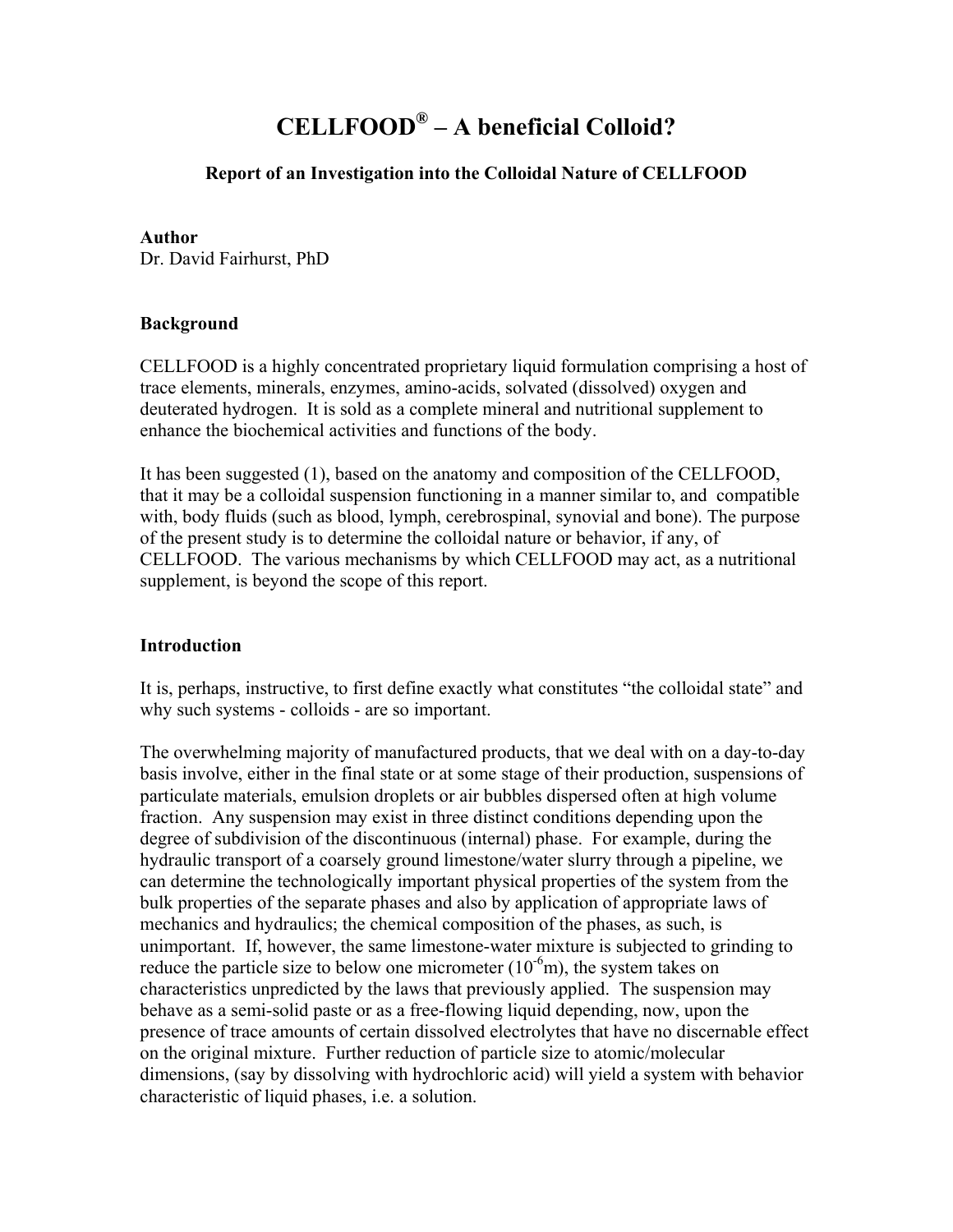It is the intermediate systems – termed colloidal dispersions - that are of special interest because of their unique properties. But first, how, then, do we define the colloidal-size range? As a very rough guide, colloidal-sized particles lie within the range of one or two nanometers ( $10^{-9}$ m) to a few micrometers, i.e. from about the size of lactoglobulin to about the size of a small bacterium (such as staphylococcus). The red blood cell is about seven micrometers in diameter and is treated as a colloidal dispersion (2) and has long been used as a calibration reference material (3). Hence, while the lower size limit, at which we differentiate between a colloidal particle and a dissolved molecule, is understandably vague; the upper size limit is annoyingly arbitrary!

The colloidal domain, therefore, forms a critical interface between micro- and macroscopic regimes; it has been termed "the place where physics, chemistry, biology and technology meet" (4). The essential character common to every colloidal system is the large area-to-volume ratio for the particles involved (5). This can result in exceptional catalytic activity and chemical/biochemical reactivity; it directly impacts biomedical processes in, for example, controlled release of drugs after digestion, inhalation etc. The efficacy of such systems is dependent on the actual particle size distribution (PSD) of the particles and the chemical composition of the suspending fluid (6); this determines whether or not the particles will adsorb at, or permeate, a cell membrane (a phopholipid bilayer). From this it can be readily appreciated that not every colloidal system is "beneficial". For example, natural water contains dissolved organic carbon (DOC), arising from the microbial and photolytic degradation of natural organic matter (NOM), creating, in effect, organic pollutants in the form of a colloidal dispersion. Current water treatment processes can remove only about 50% of NOM – a cause for concern by the World Health Organization. On a positive note, in recent times, the advent of "nanotechnology" has created excitement in a wide array of sectors in the scientific, medical and financial communities. Yet nanoscale materials are, by definition, colloidal systems.

## **Sample Preparation and Measurement**

When any material is dispersed in a fluid, the properties of the resultant suspension are dependent upon two fundamental parameters, namely:

(i) The extent of the particle-fluid interface. This is characterized by properties such as the particle size/particle size distribution and particle shape and porosity, and (ii) The particle-fluid interfacial chemistry. This is characterized by the type and the degree of dissociation of any material surface functional groups in relation to the fluid chemical composition

There are many parameters that can be measured which reflect the extent of the interface and the interfacial chemistry. Two reliable and well-established parameters are, respectively, particle size and zeta potential; the techniques, that have been devised to determine them, are extremely diverse (7-9). The present study utilized an instrument based on dynamic light scattering for particle size measurement and phase analysis light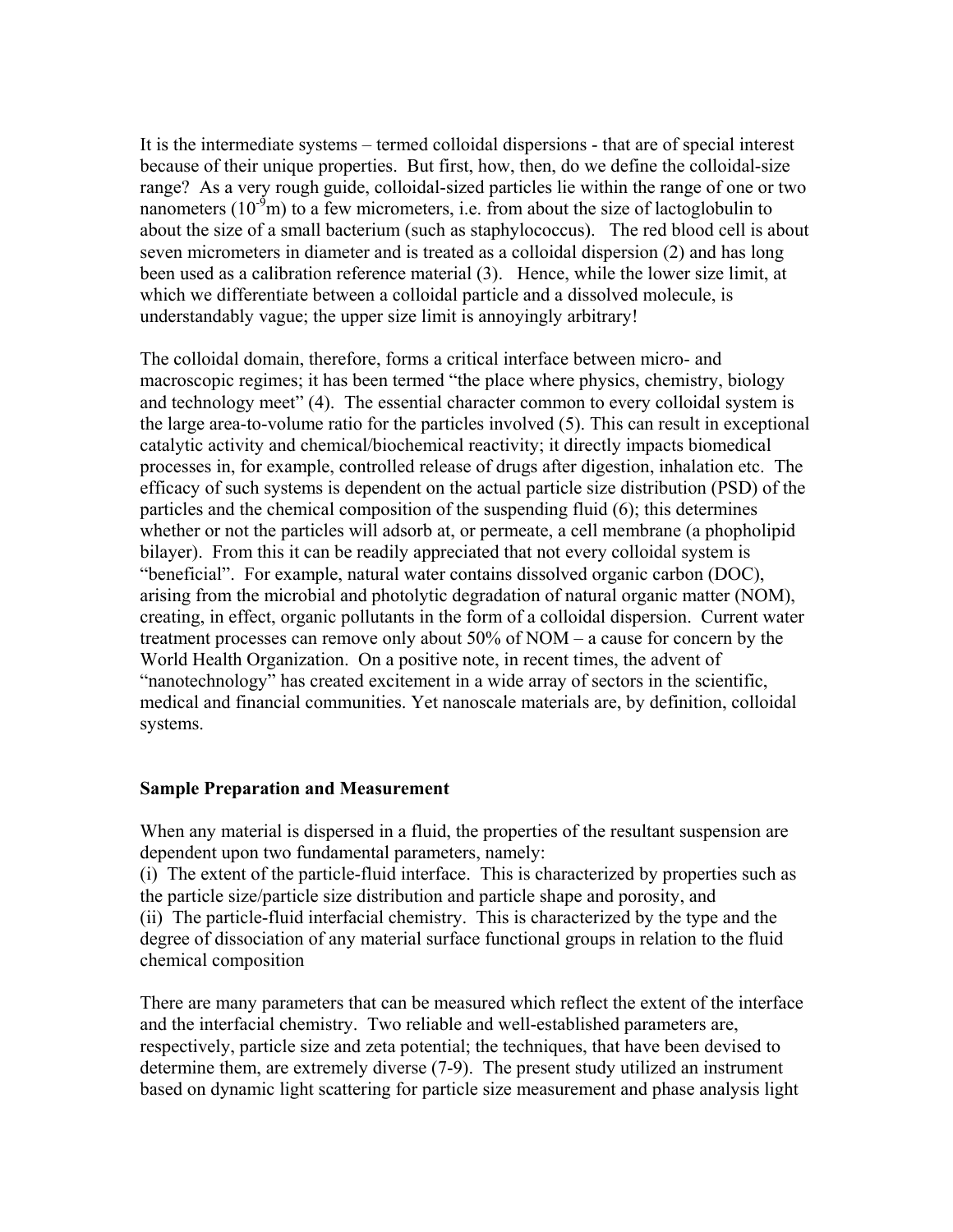scattering (10) for determination of the zeta potential. All measurements were conducted by Mr.William Bernt (Particle Characterization Laboratories, Novato, CA) using a ZetaPALS instrument with the Particle Sizing Option (Brookhaven Instruments Corporation, NY).

Particle Size Analysis: The CELLFOOD concentrate was diluted using DI (VWR 18Mohm) water that had been filtered through a 0.1µm filter. The instrument was validated using a 92nm (+/- 3.7nm) PS latex suspension (NIST traceable) obtained from Duke Scientific, CA). The filtered DI water was also measured as a blank.

Zeta Potential Analysis: The CELLFOOD concentrate was measured as received and also diluted using DI (VWR 18Mohm) water. The instrument was validated using an NIST electrophoresis reference (SRM 1980) of 2.53  $+/-$  0.12 mobility units (equivalent to a zeta potential of  $32.4 +/- 1.5$  mV).

## **Results and Discussion**

The particle size results of the instrument validation and test sample are given in the Bernt (PCL) Report of May 14, 2001. The filtered DI water produced random scatter in the correlation function and a count rate too low for any analysis, consistent with the absence of any particles in the water. For the validation sample, it is clear from all methods of analysis of the raw data (Cumulants, NNLS and CONTIN) that the instrument passes validation. The particle size distribution (PSD) is clearly a narrow *unimodal* as shown by the polydispersity index of  $\leq 0.01$ . The overall average particle size (PS), from all data, was calculated to be 91.2nm, well within specification.

Colloidal systems are generally, however, of a *polydisperse* nature, i.e. the particles in a particular sample vary in size and CELLFOOD is no exception. The method of cumulants gives an average PS of 2.45 µm and the polydispersity index of 0.322 suggests a very broad PSD. This was confirmed by the NNLS and CONTIN analysis and, in addition, both algorithms resulted in a bimodal distribution with modal sizes at approximately 1.48  $\mu$ m and 6.63  $\mu$ m. Such a PSD is entirely consistent with the extremely complex compositional nature of CELLFOOD and the shape would, of necessity, impart unusual performance characteristics.

The zeta potential results of the instrument validation and test samples are given in the Bernt (PCL) Reports of May 15, 2001 and February 23, 2002. The filtered DI water had a measured conductance of 9 µS, as might be expected and, since the particle size analysis did not detect any particles it is also not surprising that the measured zeta potential was close to zero (0.03mV). The instrument passed validation: the (average) measured conductance of the electrophoresis reference suspension was 1469 µS and an average calculated zeta potential of 32.1mV - both values within specification.

The first test sample was the CELLFOOD concentrate run without dilution. The measured conductance was an amazing  $200,000 \mu S$ , undoubtedly due to the very high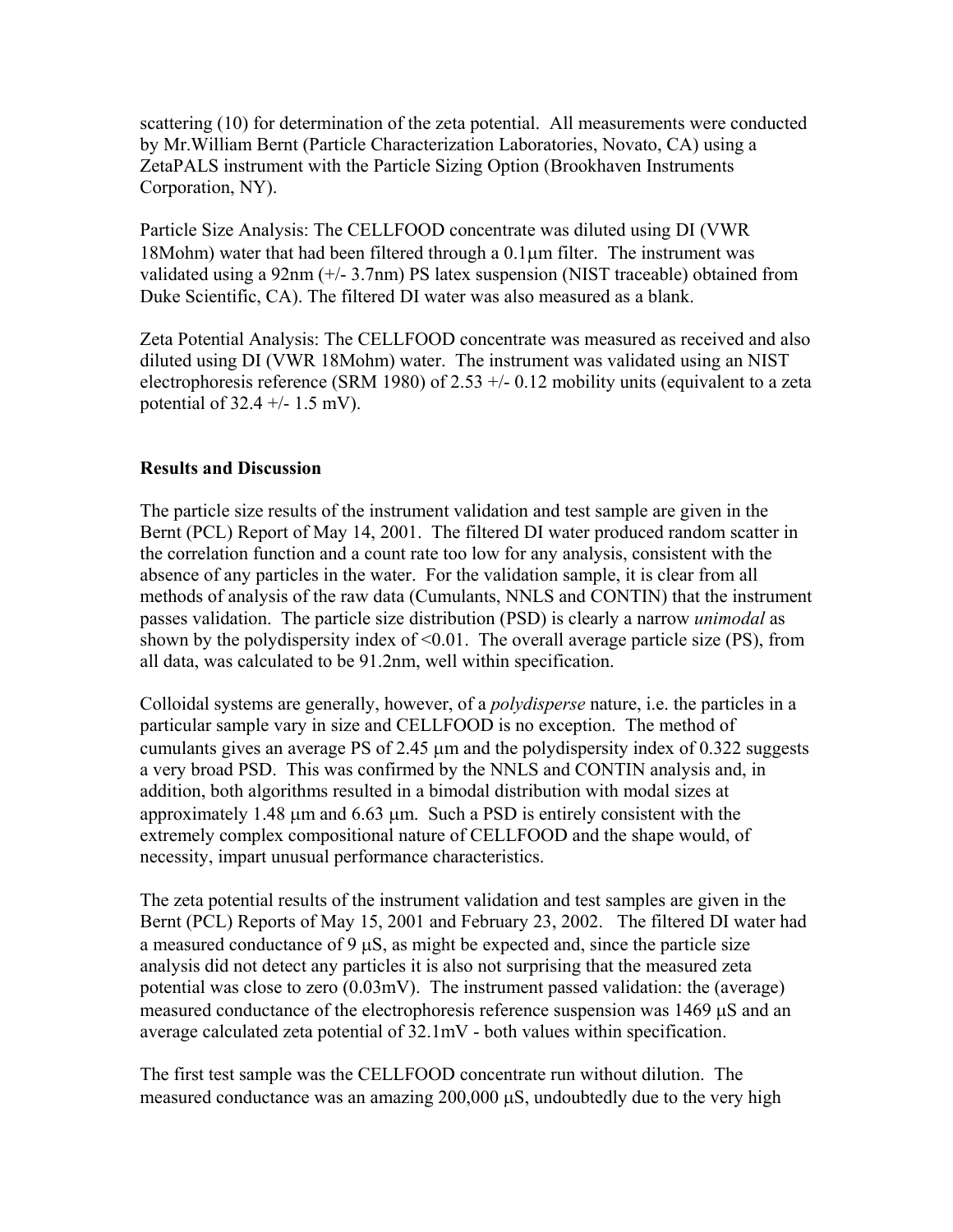concentration of electrolytes in the composition. The zeta potential was calculated to be –22.7mV, consistent with the fact that, under normal circumstances, biological cells tend to carry a net negative surface charge (or zeta potential). For example red blood cells suspended in isotonic saline solution (essentially 0.145 molar NaCl) have a measured zeta potential of approximately –14mV. Typically, micro-organisms have zeta potentials in the range of -5 to -15 mV. Now, the magnitude of the zeta potential always "decreases" (i.e., in this case, becomes **less negative**) with increase in electrolyte concentration. The conductance of the CELLFOOD concentrate is however, considerably larger than that for isotonic saline and yet the zeta potential is **more negative**. This is very unusual and it suggests that the colloidal particles in CELLFOOD may possess very special properties that could influence metabolic changes or alterations in blood flow properties and increase absorption of components from body fluids. It is well accepted that the magnitude and sign of the charge on a biological surface will influence its interaction with other surfaces or molecules.

The second test sample was the CELLFOOD concentrate diluted into filtered DI water at the rate of 8 drops to 8oz identical with the recommended daily dosage. As expected, the conductance now decreased to around  $3500 \mu S$ . However, the zeta potential hardly changed. Indeed, it decreased slightly to  $-20$  mV, when it should have increased (i.e. become more negative). It is not possible, at this time, to speculate on why this should occur because the composition of the CELLFOOD is so complex. However, such behavior while desirable, is very unusual.

It is known that glacial waters contain mineral colloidal particles and a virtual "soup" of dissolved salts (electrolytes) and that drinking such water has a very positive benefit on the health and longevity of the users. In addition, it has been reported that the use of such waters in industrial formulations (such as cement) seems to dramatically improve performance characteristics. A detailed analysis of the surface and interfacial properties of glacial waters was able to substantiate some of the claims (11) even though the mechanisms involved could not be identified. Although it has not been possible to carry out a similar in-depth analysis of CELLFOOD, the similarities in colloidal nature lead this author to conclude that CELLFOOD is indeed, a very beneficial colloid.

#### **Conclusion**

CELLFOOD is clearly colloidal dispersion. The shape of the particle size distribution and the magnitude of the zeta potential would suggest that the product would be compatible with body fluids. The data supports the notion that CELLFOOD should be beneficial as a nutritional supplement.